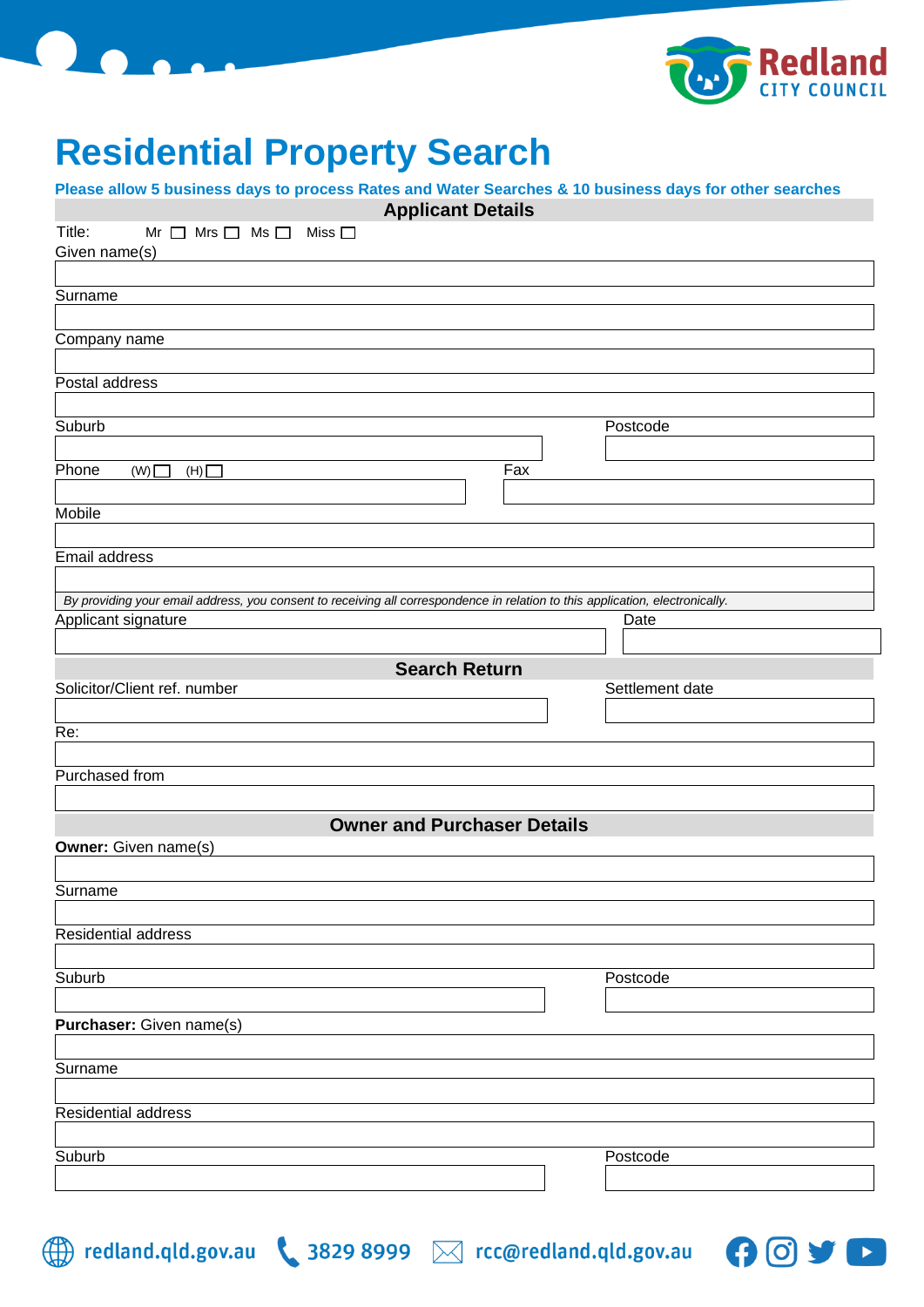

**Items Requested**

| Address                                                                                                                                                                                                                                                            |            |  |  |                                                               |  |             |                        |  |                                          |          |    |                          |  |  |                         |
|--------------------------------------------------------------------------------------------------------------------------------------------------------------------------------------------------------------------------------------------------------------------|------------|--|--|---------------------------------------------------------------|--|-------------|------------------------|--|------------------------------------------|----------|----|--------------------------|--|--|-------------------------|
| Suburb                                                                                                                                                                                                                                                             |            |  |  |                                                               |  |             |                        |  |                                          | Postcode |    |                          |  |  |                         |
|                                                                                                                                                                                                                                                                    |            |  |  |                                                               |  |             |                        |  |                                          |          |    |                          |  |  |                         |
| Lot number                                                                                                                                                                                                                                                         |            |  |  |                                                               |  | Plan number |                        |  |                                          |          |    |                          |  |  |                         |
|                                                                                                                                                                                                                                                                    |            |  |  |                                                               |  |             |                        |  |                                          |          |    |                          |  |  |                         |
| <b>Items Requested</b>                                                                                                                                                                                                                                             |            |  |  |                                                               |  |             |                        |  |                                          |          |    |                          |  |  |                         |
|                                                                                                                                                                                                                                                                    |            |  |  | <b>Searches</b> (Refer over page for more detail explanation) |  |             |                        |  |                                          |          |    |                          |  |  |                         |
| Item 1: Domestic Conveyance Property Search<br>Includes item 2, item 5 & item 6 (If copies of plans are required, refer items 8, 9 & 10)                                                                                                                           |            |  |  |                                                               |  |             |                        |  |                                          |          |    | \$386.58                 |  |  | CRB, RFC,<br><b>WSC</b> |
| Item 2: Rates Search<br>(Financial information only - non-refundable)                                                                                                                                                                                              |            |  |  |                                                               |  |             |                        |  |                                          |          |    | \$84.61                  |  |  | <b>RFC</b>              |
| Item 3: Rate Book                                                                                                                                                                                                                                                  |            |  |  |                                                               |  |             |                        |  |                                          |          |    | \$39.42                  |  |  |                         |
| (not suitable for Property Conveyance)<br>Item 4: Vacant Land Search (not applicable to non sewered properties)                                                                                                                                                    |            |  |  |                                                               |  |             |                        |  |                                          |          |    | \$70.00                  |  |  | <b>CRB</b>              |
| Item 5: Domestic Building & Plumbing Search                                                                                                                                                                                                                        |            |  |  |                                                               |  |             |                        |  |                                          |          |    | \$238.00                 |  |  | <b>CRB</b>              |
| Item 6: Special Water Meter Read                                                                                                                                                                                                                                   |            |  |  |                                                               |  |             |                        |  |                                          |          |    | \$63.97                  |  |  | <b>WSC</b>              |
| (non-refundable)<br>Copies of Plans, Reports & Certificates (Refer over page for more detail explanation)                                                                                                                                                          |            |  |  |                                                               |  |             |                        |  |                                          |          |    |                          |  |  |                         |
| Item 7: Approved House Drainage 'As Constructed' Plumbing Plan                                                                                                                                                                                                     |            |  |  |                                                               |  |             |                        |  |                                          |          |    | \$57.00                  |  |  | <b>CRR</b>              |
|                                                                                                                                                                                                                                                                    |            |  |  |                                                               |  |             |                        |  |                                          |          |    | \$100.00                 |  |  |                         |
| Item 8: Approved Domestic Building Plans - includes floor, site, elevation plans for ONE<br>approval only e.g. dwelling. Note: does not include decision notice<br>Please specify structure type required to be copied e.g. dwelling, pool, shed or swimming pool: |            |  |  | per approval                                                  |  |             | <b>CRR</b>             |  |                                          |          |    |                          |  |  |                         |
|                                                                                                                                                                                                                                                                    |            |  |  |                                                               |  |             |                        |  |                                          |          |    |                          |  |  |                         |
| Item 9: Approved Domestic Building Plans Package<br>Includes decision notice and plans (floor, site, elevation) for all building approvals on the property<br>where applicable                                                                                     |            |  |  | \$275.00<br>per property                                      |  |             | <b>CRR</b>             |  |                                          |          |    |                          |  |  |                         |
| Item 10: Domestic Plumbing and Drainage Records                                                                                                                                                                                                                    |            |  |  |                                                               |  |             |                        |  |                                          |          |    | \$100.00<br>per approval |  |  | <b>CRR</b>              |
| Please specify structure types required to be copied e.g. dwelling, extensions:                                                                                                                                                                                    |            |  |  |                                                               |  |             |                        |  |                                          |          |    |                          |  |  |                         |
| Item 11: Domestic Building Records                                                                                                                                                                                                                                 |            |  |  |                                                               |  | \$100.00    |                        |  | <b>CRR</b>                               |          |    |                          |  |  |                         |
| per approval<br>Please specify structure types required to be copied e.g. dwelling, extensions:                                                                                                                                                                    |            |  |  |                                                               |  |             |                        |  |                                          |          |    |                          |  |  |                         |
| Item 12: Council Main Infrastructure 'As Constructed' Plans                                                                                                                                                                                                        |            |  |  |                                                               |  |             |                        |  |                                          |          |    | \$57.00                  |  |  | <b>CRR</b>              |
| (not house drainage plan)<br>To order, email asconinfo@redland.gld.gov.au or telephone our Customer Contact Centre on (07) 3829 8999 with land description (lot and plan                                                                                           |            |  |  |                                                               |  |             |                        |  |                                          |          |    |                          |  |  |                         |
| number) & property address.                                                                                                                                                                                                                                        |            |  |  |                                                               |  |             | <b>Office Use Only</b> |  |                                          |          |    |                          |  |  |                         |
| Rate Book actioned by ICCC (no further action)                                                                                                                                                                                                                     |            |  |  |                                                               |  |             |                        |  | CRR actioned by ICCC (no further action) |          |    |                          |  |  |                         |
| CRR no.                                                                                                                                                                                                                                                            |            |  |  |                                                               |  |             | Receipt no.            |  |                                          |          |    |                          |  |  |                         |
| CRB no.                                                                                                                                                                                                                                                            |            |  |  |                                                               |  |             | Amount                 |  |                                          |          | \$ |                          |  |  |                         |
| RFC no.                                                                                                                                                                                                                                                            |            |  |  |                                                               |  |             | <b>CSC</b> Initial     |  |                                          |          |    |                          |  |  |                         |
| WSC no.                                                                                                                                                                                                                                                            |            |  |  |                                                               |  |             | Date                   |  |                                          |          |    |                          |  |  |                         |
| NSC no.                                                                                                                                                                                                                                                            |            |  |  |                                                               |  |             | Objective ref.         |  |                                          |          |    |                          |  |  |                         |
|                                                                                                                                                                                                                                                                    |            |  |  |                                                               |  |             |                        |  |                                          |          |    |                          |  |  |                         |
| Information Privacy Act 2009 - Redland City Council is collecting your personal information in order to process this<br>application. The information will only be used by authorised Council Officers for the purpose of this application and                      |            |  |  |                                                               |  |             |                        |  |                                          |          |    |                          |  |  |                         |
| ensuring our records are accurate. Your information will not be given to any other person or agency unless you have                                                                                                                                                |            |  |  |                                                               |  |             |                        |  |                                          |          |    |                          |  |  |                         |
| given us permission or we are required by law to do so.                                                                                                                                                                                                            |            |  |  |                                                               |  |             |                        |  |                                          |          |    |                          |  |  |                         |
| <b>CREDIT CARD DETAILS - VISA / MASTERCARD ONLY</b> (use only if lodging electronically)                                                                                                                                                                           |            |  |  |                                                               |  |             |                        |  |                                          |          |    |                          |  |  |                         |
| Charge amount                                                                                                                                                                                                                                                      | $\sqrt{3}$ |  |  |                                                               |  |             | Expiry                 |  |                                          |          |    |                          |  |  |                         |
| Card number                                                                                                                                                                                                                                                        |            |  |  |                                                               |  |             |                        |  |                                          |          |    |                          |  |  |                         |
|                                                                                                                                                                                                                                                                    |            |  |  |                                                               |  |             |                        |  |                                          |          |    |                          |  |  |                         |
| Card holder name                                                                                                                                                                                                                                                   |            |  |  |                                                               |  |             |                        |  |                                          |          |    |                          |  |  |                         |
|                                                                                                                                                                                                                                                                    |            |  |  |                                                               |  |             |                        |  |                                          |          |    |                          |  |  |                         |

 $\blacktriangleright$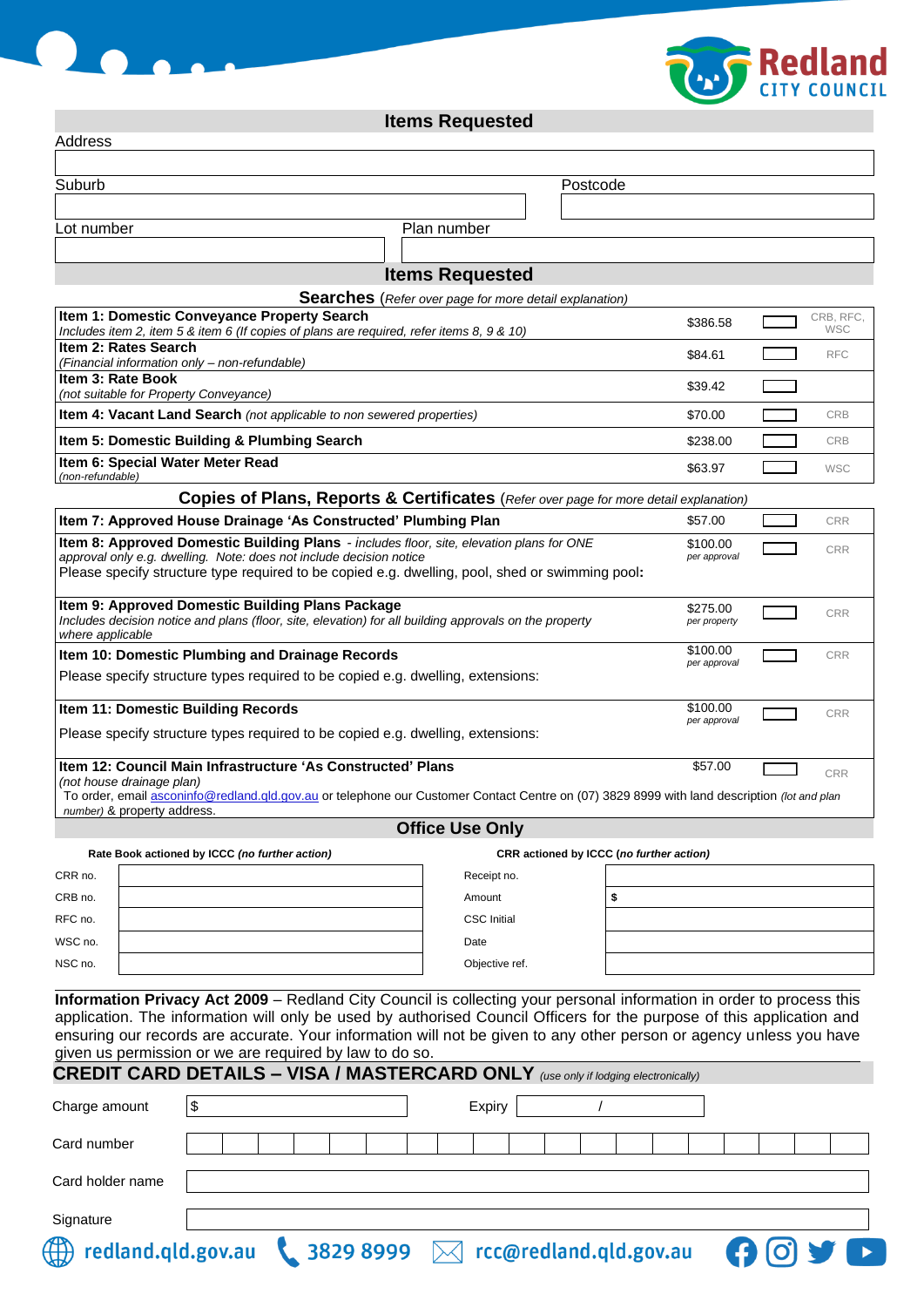

# **Search Information**

### **Combined Search Information**

#### **Item 1. Domestic Conveyance Property Search \$386.58**

*(Combined item 2 Rates, item 6 Water and item 5 Building & Plumbing Search)*

Council recommends this search when purchasing a new property with an existing house. No further searches are required. For Vacant Land refer to **Search Item 4**.

- **a. Property:** details of ownership, location, real property description and area of property.
- **b. Valuation:** details of the rateable value.
- **c. Rates:** details the amount of rates and water charges levied, arrears, interests and concessions. Details of easements, covenants, building envelopes, requisitions and resumptions.
- **d. Building report:** may include a report of approval status, date of inspections and outstanding compliance issues. *If copies of Building Plans are also required, please select Item 8 OR Item 9 on Search Form. Note additional fees will apply if building plans are required.*
- **e. Plumbing report:** includes a report of approval status, date of inspections and outstanding compliance issues. *If a copy of 'As Constructed' Drainage Plan is also required, please select Item 7 on Search Form.*
- **f. Details of a Special Meter Read:** Current water meter read including - last meter read used for billing, number of days since last read, amount consumed including average daily consumption and current water pricing.

Please allow five (5) business days to process Rates and Water Searches and ten (10) business days to process other searches. Three (3) separate reports will be issued.

*(One (1) Rates Report, one (1) Special Meter Read Report and one (1) Building and Plumbing Report).*

### **Individual Searches**

### **Item 2: Rates Search \$84.61**

• Includes items **a b & c** as listed in Domestic Conveyancing Property Search.

### **Item 3: Rate Book \$39.42**

• Inspect Rate Book. *(not suitable for Property Conveyance)*

### **Item 4: Vacant Land Search \$70.00**

Sewer Main connection details. *(Applicable to sewered properties only)*

### **Item 5: Domestic Building & Plumbing Search \$238.00**

• **Building report:** - may include a report of approval status, date of inspections and outstanding compliance issues.

*If copies of Building Plans are required, please select Item 8 OR Item 9 on Search Form. Note additional fees will apply if building plans are required.*

• **Plumbing report:** - includes a report of approval status, date of inspections and outstanding compliance issues.

*If a copy of 'As Constructed' Drainage Plan is required, please select Item 7 on Search Form.*

#### **Item 6: Special Water Meter Read \$63.97**

• Includes item **f** as listed in Domestic Conveyancing Property Search.

### **Additional Information**

**Planning and Health searches:** Residential properties with Planning Permits e.g. home businesses, may require a Health Search *(contact Council's Health and Environment Unit on 3829 8999)* and a Planning Search *(contact Council's City Planning & Assessment Team on 3829 8999).*

**Flood information:** For information on flooding please contact Council's City Infrastructure Team on 3829 8999.